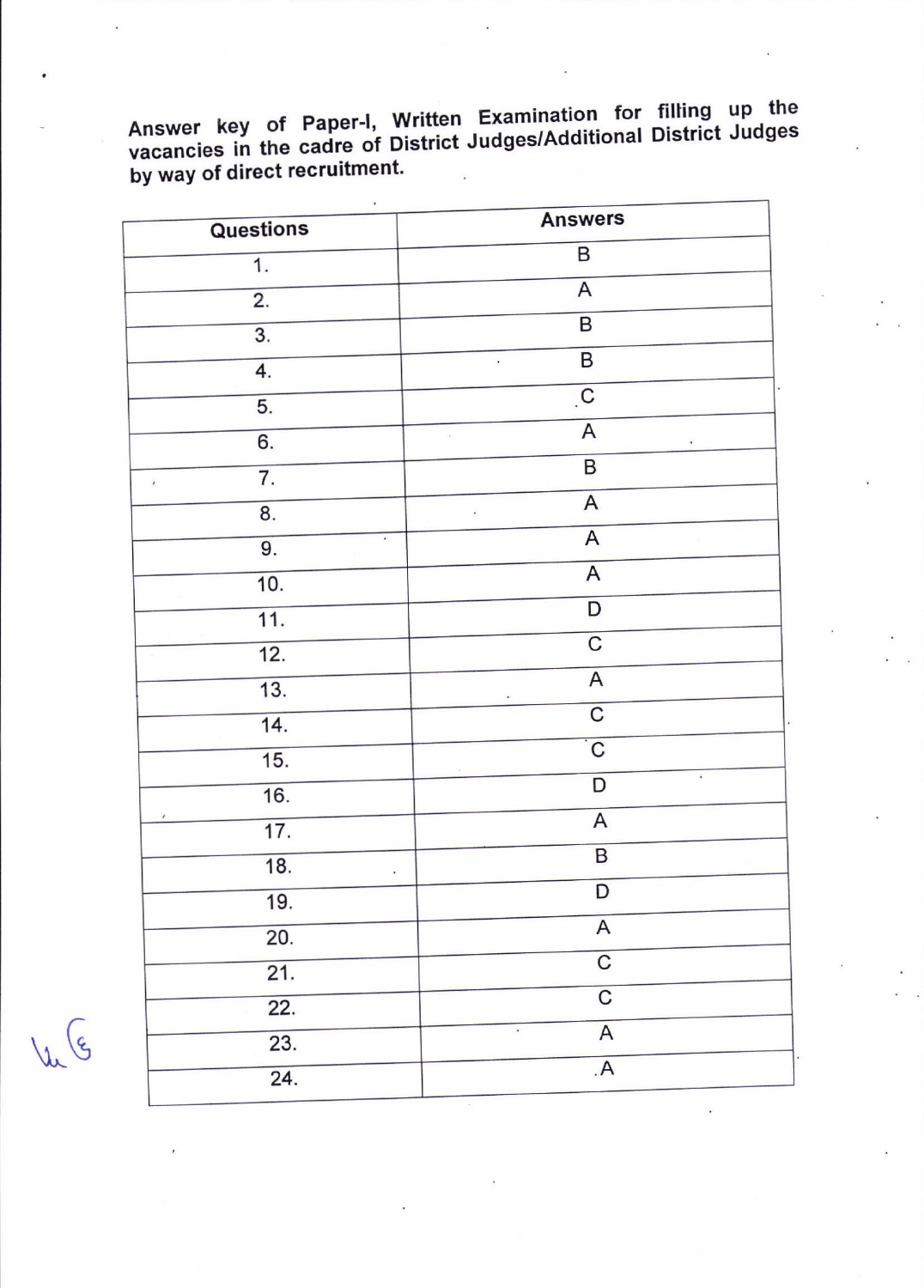| 25.                             | $\cdot$ B                                  |
|---------------------------------|--------------------------------------------|
| $\overline{26}$ .               | $\overline{\mathsf{B}}$<br>$\cdot$         |
| $\overline{27}$ .               | $\overline{A}$                             |
| $\overline{28}$ .               | $\overline{C}$                             |
| $^\star$<br>29.                 | $\overline{\mathsf{C}}$                    |
| 30.                             | $\overline{D}$                             |
| 31.                             | $\overline{A}$                             |
| 32.                             | $\overline{\mathsf{B}}$                    |
| 33.                             | $\overline{C}$<br>$\ddot{\phantom{0}}$     |
| 34.                             | B                                          |
| 35.                             | $\overline{C}$<br>$\alpha$                 |
| 36.                             | $\overline{\mathsf{B}}$                    |
| $\epsilon$<br>$\overline{37}$ . | $\overline{B}$                             |
| 38.<br>k,                       | $\overline{\phantom{a}}$<br>$\overline{B}$ |
| 39.                             | $\overline{B}$                             |
| 40.                             | $\overline{\mathsf{C}}$                    |
| $\overline{41}$ .               | $\overline{B}$                             |
| 42.                             | $\overline{\mathsf{C}}$                    |
| 43.                             | $\overline{\mathsf{C}}$                    |
|                                 | $\overline{A}$                             |
| 44.                             | $\blacksquare$<br>$\sf B$                  |
| 45.                             | $\overline{C}$                             |
| 46.                             | $\sf A$                                    |
| 47.<br>۰                        | $\overline{\mathsf{B}}$                    |
| 48.                             | $\overline{\mathsf{B}}$                    |
| 49.                             | $\overline{\mathsf{A}}$                    |
| 50.                             | D                                          |
| $\overline{51}$ .               | $\overline{\mathsf{C}}$<br>۰               |
| 52.                             |                                            |

 $\sqrt{\sqrt{g}}$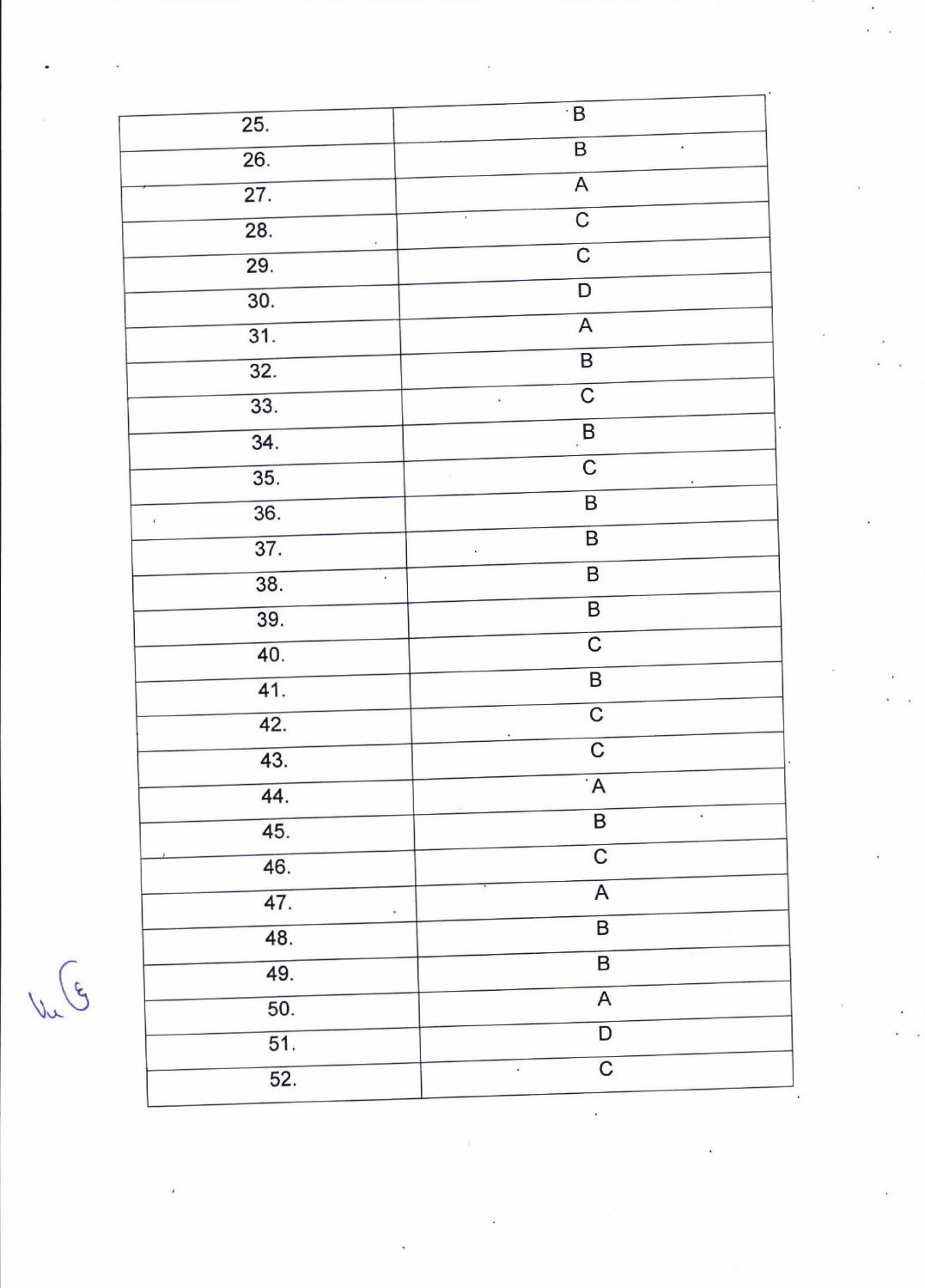| 53.                          | C                                            |
|------------------------------|----------------------------------------------|
| 54.                          | D                                            |
| 55.                          | $\bullet$<br>$\overline{\mathsf{B}}$         |
| 56.                          | D                                            |
|                              | $\overline{\mathsf{B}}$                      |
| $\overline{57}$ .<br>$\cdot$ | $\overline{A}$                               |
| 58.                          | ---                                          |
| 59                           |                                              |
| 60.                          | $\overline{\mathsf{A}}$                      |
| 61.                          | $\overline{D}$                               |
| 62.                          | $\overline{A}$<br>$\omega_{\rm c}$           |
| 63.                          | $\overline{D}$                               |
| 64.                          | $\mathsf D$<br>$\tilde{\epsilon}$<br>$\cdot$ |
| 65.<br>$\pmb{\cdot}$         | $\overline{C}$                               |
| 66.                          | $\overline{\mathsf{B}}$<br>$\cdot$           |
| 67.                          | $\overline{C}$                               |
| 68.                          | $\overline{B}$                               |
| 69.                          | $\overline{D}$                               |
| 70.                          | A                                            |
| $\overline{71}$ .            | $\overline{A}$                               |
|                              | $\bullet$<br>$\overline{B}$                  |
| 72.                          | B                                            |
| 73.                          | ٠<br>D                                       |
| 74.<br>$\prime$              | D                                            |
| 75.                          |                                              |
| 76.<br>$\cdot$               | $\overline{B}$                               |
| $\overline{77}$ .            | $\overline{\mathsf{C}}$                      |
| 78.                          | $\overline{A}$                               |
| 79.                          | $\overline{C}$                               |
| 80.                          | $\overline{\mathrm{C}}$                      |
|                              |                                              |

 $\sqrt{\sqrt{5}}$